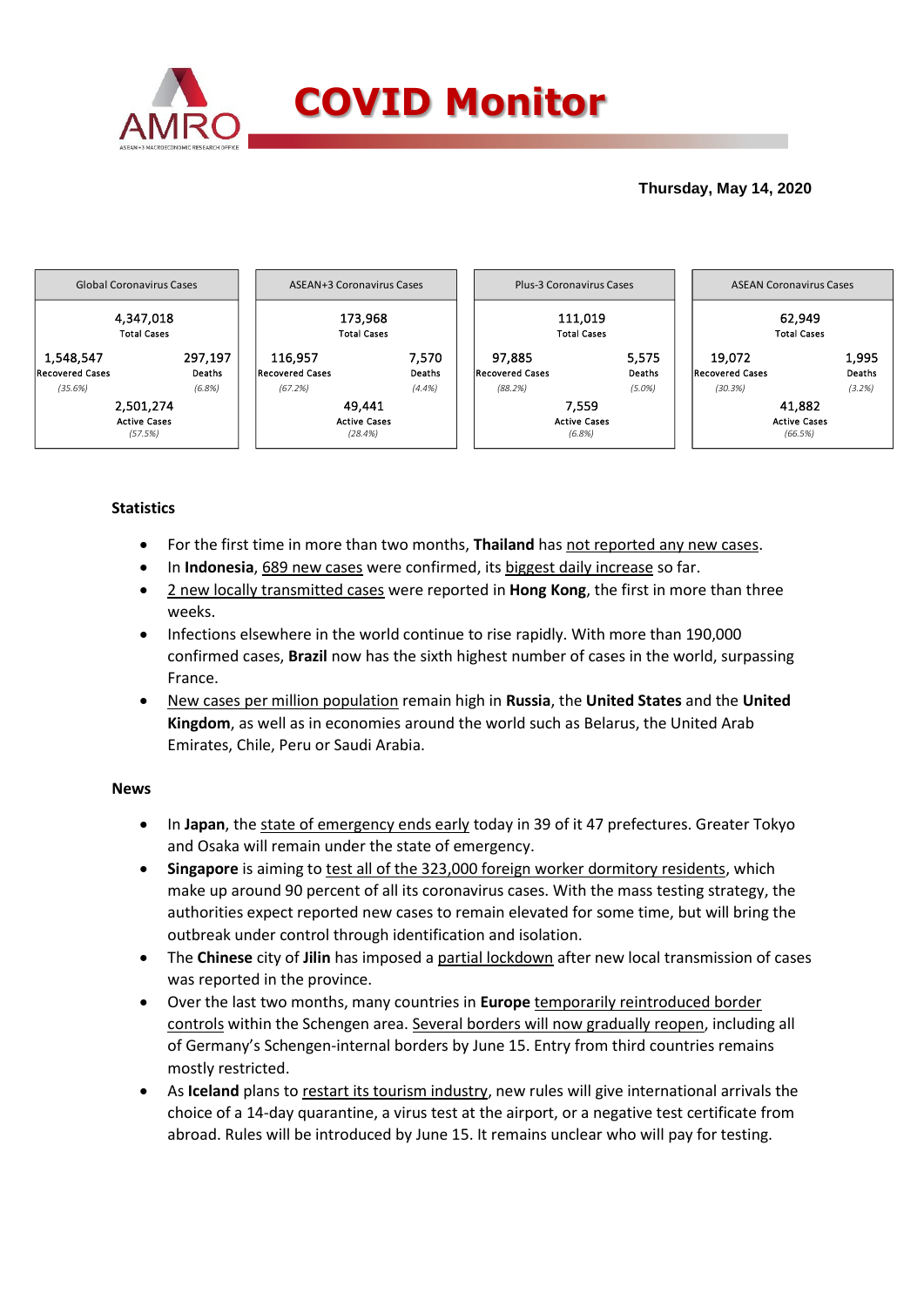

#### Overview of Confirmed COVID-19 Cases

Data as of 13/5/2020

|                   |                       |                            |                         | <b>New Cases</b> | <b>New Cases</b>            |                      |                 |                               |                      |                                    |                           | Recovery    |                 |
|-------------------|-----------------------|----------------------------|-------------------------|------------------|-----------------------------|----------------------|-----------------|-------------------------------|----------------------|------------------------------------|---------------------------|-------------|-----------------|
| Economy           | <b>Total</b><br>Cases | Cases per 1M<br>Population | <b>New</b><br>Cases     | per 1M Pop.      | $(7$ -day avg) <sup>1</sup> | <b>ANew</b><br>Cases | ∆% New<br>Cases | <b>Total</b><br><b>Deaths</b> | <b>New</b><br>Deaths | <b>Fatality</b><br><b>Rate (%)</b> | <b>Total</b><br>Recovered | Rate $(%)2$ | Active<br>Cases |
| Global            | 4,347,018             |                            | 85,063                  |                  |                             | 612                  | 2.0             | 297,197                       | 5,233                | 6.8                                | 1,548,547                 | 35.6        | 2,501,274       |
| ASEAN+3           | 173,968               |                            | 1,786                   |                  |                             | 17                   | 1.0             | 7,570                         | 66                   | 4.4                                | 116,957                   | 67.2        | 49,441          |
| Plus-3            | 111,019               |                            | 116                     |                  |                             | $-38$                | 0.1             | 5,575                         | 22                   | 5.0                                | 97,885                    | 88.2        | 7,559           |
| ASEAN             | 62,949                |                            | 1,670                   |                  |                             | 55                   | 2.7             | 1,995                         | 44                   | 3.2                                | 19,072                    | 30.3        | 41,882          |
|                   |                       |                            |                         |                  |                             |                      |                 |                               |                      |                                    |                           |             |                 |
| China             | 82,929                | 59                         | 3                       | 0.0              | $\sqrt{2}$                  | -4                   | 0.0             | 4,633                         | 0                    | 5.6                                | 78,195                    | 94.3        | 101             |
| Hong Kong, China  | 1,050                 | 138                        | $\overline{\mathbf{3}}$ | 0.4              |                             | 3                    | 0.3             | $\overline{4}$                | $\pmb{0}$            | 0.4                                | 1,008                     | 96.0        | 38              |
| Japan             | 16,049                | 128                        | 81                      | 0.6              |                             | $-40$                | 0.5             | 678                           | 21                   | 4.2                                | 8,920                     | 55.6        | 6,451           |
| Korea             | 10,991                | 211                        | 29                      | 0.6              |                             | 3                    | 0.3             | 260                           | $\mathbf{1}$         | 2.4                                | 9,762                     | 88.8        | 969             |
|                   |                       |                            |                         |                  |                             |                      |                 |                               |                      |                                    |                           |             |                 |
| Indonesia         | 15,438                | 57                         | 689                     | 2.6              |                             | 205                  | 4.7             | 1,028                         | 21                   | 6.7                                | 3,287                     | 21.3        | 11,123          |
| Malaysia          | 6,779                 | 204                        | 37                      | 1.1              |                             | 21                   | 0.5             | 111                           | $\overline{2}$       | 1.6                                | 5,281                     | 77.9        | 1,387           |
| Philippines       | 11,618                | 106                        | 268                     | 2.4              |                             | $\overline{4}$       | 2.4             | 772                           | 21                   | 6.6                                | 2,251                     | 19.4        | 8,595           |
| Singapore         | 25,346                | 4,445                      | 675                     | 118.4            |                             | $-174$               | 2.7             | 21                            | $\mathbf 0$          | 0.1                                | 4,809                     | 19.0        | 20,516          |
| Thailand          | 3,017                 | 44                         | $\pmb{0}$               | 0.0              |                             | $-2$                 | 0.0             | 56                            | 0                    | 1.9                                | 2,844                     | 94.3        | 117             |
|                   |                       |                            |                         |                  |                             |                      |                 |                               |                      |                                    |                           |             |                 |
| Brunei Darussalam | 141                   | 313                        | 0                       | 0.0              |                             | $\mathbf 0$          | 0.0             | $\mathbf{1}$                  | $\mathbf 0$          | 0.7                                | 134                       | 95.0        | 6               |
| Cambodia          | 122                   | $\overline{7}$             | 0                       | 0.0              |                             | 0                    | 0.0             | 0                             | 0                    | 0.0                                | 121                       | 99.2        | $\mathbf{1}$    |
| Lao PDR           | 19                    | 3                          | $\mathbf 0$             | 0.0              |                             | 0                    | 0.0             | 0                             | $\pmb{0}$            | 0.0                                | 14                        | 73.7        | 5               |
| Myanmar           | 181                   | 3                          | $1\,$                   | 0.0              |                             | $1\,$                | 0.6             | 6                             | 0                    | 3.3                                | 79                        | 43.6        | 96              |
| Vietnam           | 288                   | $\overline{3}$             | $\mathbf 0$             | 0.0              |                             | $\mathbf 0$          | 0.0             | $\mathbf 0$                   | $\mathbf 0$          | 0.0                                | 252                       | 87.5        | 36              |
|                   |                       |                            |                         |                  |                             |                      |                 |                               |                      |                                    |                           |             |                 |
| Belgium           | 53,981                | 4,687                      | 202                     | 17.5             |                             | $-128$               | 0.4             | 8,843                         | 82                   | 16.4                               | 13,937                    | 25.8        | 31,201          |
| France            | 178,184               | 2,742                      | 1,977                   | 30.4             |                             | 1,249                | $1.1\,$         | 27,032                        | 81                   | 15.2                               | 57,368                    | 32.2        | 93,784          |
| Germany           | 174,098               | 2,098                      | 927                     | 11.2             |                             | 332                  | 0.5             | 7,861                         | 123                  | 4.5                                | 148,700                   | 85.4        | 17,537          |
| Italy             | 222,104               | 3,687                      | 888                     | 14.7             |                             | $-514$               | 0.4             | 31,106                        | 195                  | 14.0                               | 112,541                   | 50.7        | 78,457          |
| Netherlands       | 43,211                | 2,500                      | 227                     | 13.1             |                             | 31                   | 0.5             | 5,562                         | 52                   | 12.9                               |                           | ÷.          |                 |
| Spain             | 236,899               | 5,055                      | 661                     | 14.1             |                             | 67                   | 0.3             | 27,104                        | 184                  | 11.4                               | 140,823                   | 59.4        | 60,764          |
| Switzerland       | 30,413                | 3,517                      | 33                      | 3.8              |                             | $-3$                 | 0.1             | 1,870                         | 3                    | 6.1                                | 27,100                    | 89.1        | 1,443           |
| UK                | 229,705               | 3,415                      | 3,242                   | 48.2             |                             | $-161$               | 1.4             | 33,186                        | 494                  | 14.4                               |                           | $\sim$      |                 |
|                   |                       |                            |                         |                  |                             |                      |                 |                               |                      |                                    |                           |             |                 |
| Australia         | 6,989                 | 269                        | 9                       | 0.3              |                             | $-1$                 | 0.1             | 98                            | $\mathbf 0$          | 1.4                                | 6,297                     | 90.1        | 594             |
| Brazil            | 190,137               | 900                        | 11,923                  | 56.4             |                             | 3,303                | 6.7             | 13,240                        | 779                  | 7.0                                | 78,424                    | 41.2        | 98,473          |
| Canada            | 73,568                | 1,946                      | 1,149                   | 30.4             |                             | -6                   | 1.6             | 5,425                         | 125                  | 7.4                                | 35,177                    | 47.8        | 32,966          |
| India             | 78,055                | 57                         | 3,763                   | 2.7              |                             | 239                  | 5.1             | 2,551                         | 136                  | 3.3                                | 26,400                    | 33.8        | 49,104          |
| Iran              | 112,725               | 1,340                      | 1,958                   | 23.3             |                             | 477                  | 1.8             | 6,783                         | 50                   | 6.0                                | 89,428                    | 79.3        | 16,514          |
| Russia            | 242,271               | 1,652                      | 10,028                  | 68.4             |                             | $-871$               | 4.3             | 2,212                         | 96                   | 0.9                                | 48,003                    | 19.8        | 192,056         |
| Turkey            | 143,114               | 1,703                      | 1,639                   | 19.5             |                             | $-65$                | 1.2             | 3,952                         | 58                   | 2.8                                | 101,715                   | 71.1        | 37,447          |
| US                | 1,387,837             | 4,192                      | 20,802                  | 62.8             |                             | $-847$               | 1.5             | 83,991                        | 1,742                | 6.1                                | 243,430                   | 17.5        | 1,060,416       |

Source: Haver Analytics, sourced from John Hopkins University; AMRO staff calculations.

Notes: New cases since previous day. Δ% refers to percentage change since previous day. Fatality rate measured as deaths per confirmed infections.

1/ Since January 31, 2020. 2/ Recovery rate is a proxy for the stage of the cycle.